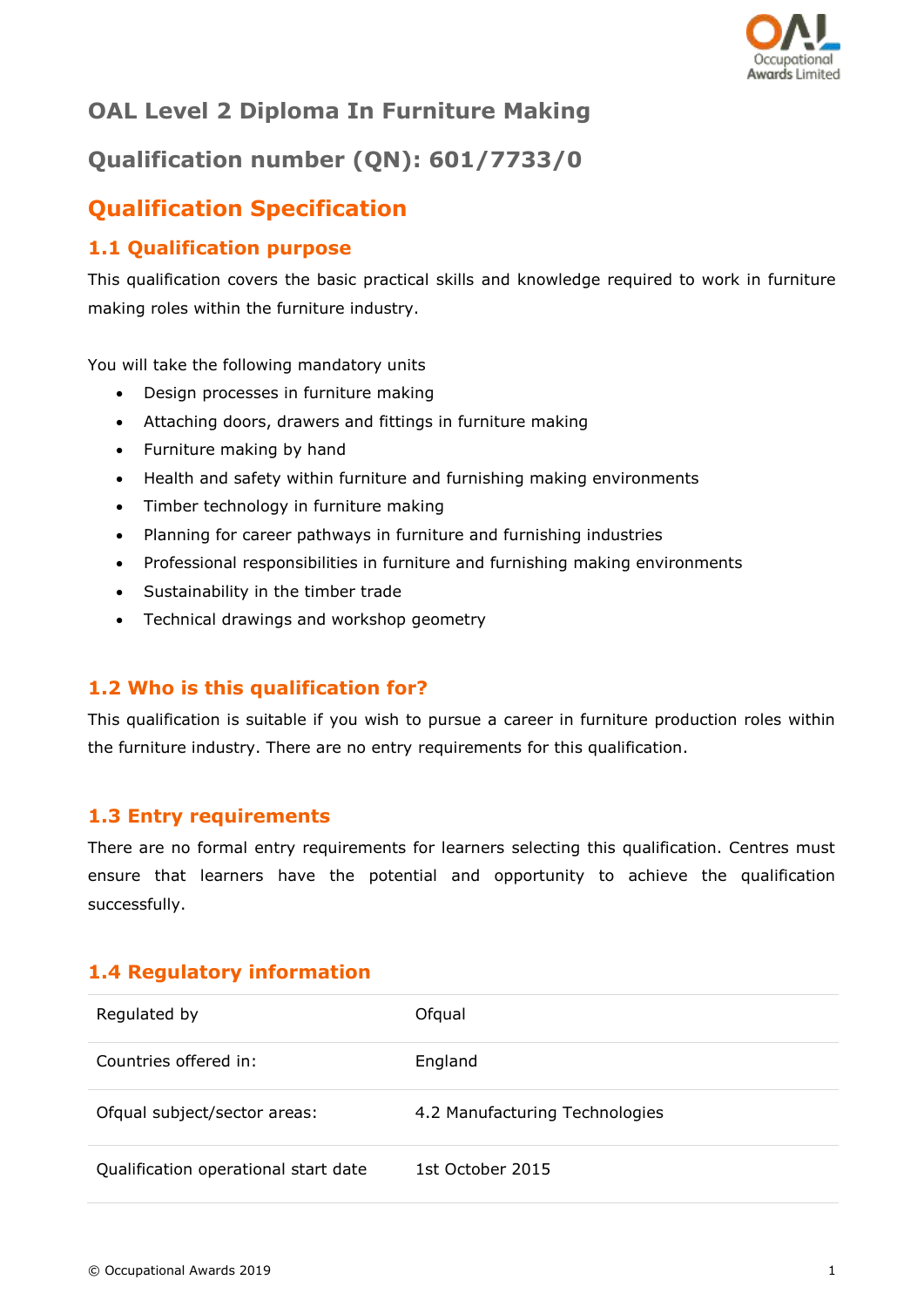

| Qualification review date:     | 1st December 2022                   |
|--------------------------------|-------------------------------------|
| Qualification type:            | Vocationally-Related Qualifications |
| Applicable age ranges (years): | $16-18, 19+$                        |

### **1.5 Qualification support**

This qualification has been designed and developed by OAL with the support and in consultation with the following organisations:

- British Furniture Manufacturers
- The Furniture Makers

### **1.6 Further information**

Further information about this qualification can be obtained from: http://www.oawards.co.uk/quals/

You can also contact OAL directly at: Occupational Awards Ltd, The Catalyst, Baird Lane, Heslington, York, YO10 5GA Tel: 01904 236 483 Email: info@oawards.co.uk

### **1.7 Qualification achievement**

Learners must achieve 55 credits from the mandatory group. Learners can achieve up to 11 credits from the elective group but it will not contribute to the qualification.

All units are allocated a credit value which provides an indication of the size of the units in terms of learning hours, 1 credit = 10 learning hours. All units also have assigned Guided Learning Hours (GLH), which indicate the average number of hours a learner may require guidance and support from teaching, learning and assessment professionals.

The units set out the things learners need to know and need to do in order to perform effectively in their role at work. These are described in Learning Outcomes in units of assessment. The Learning Outcomes are defined by Assessment Criteria and these criteria must be assessed successfully for a learner to achieve each unit.

Achievement of the required credits from all the mandatory units will mean the qualification has been completed, and will be subject to approval of a claim for certification, OAL will issue a certificate complete with the learner's name, the qualification title and the credits achieved. Where a learner has not achieved the full qualification and will not go on to do so, a Certificate of Unit Achievement can be issued for the units successfully completed.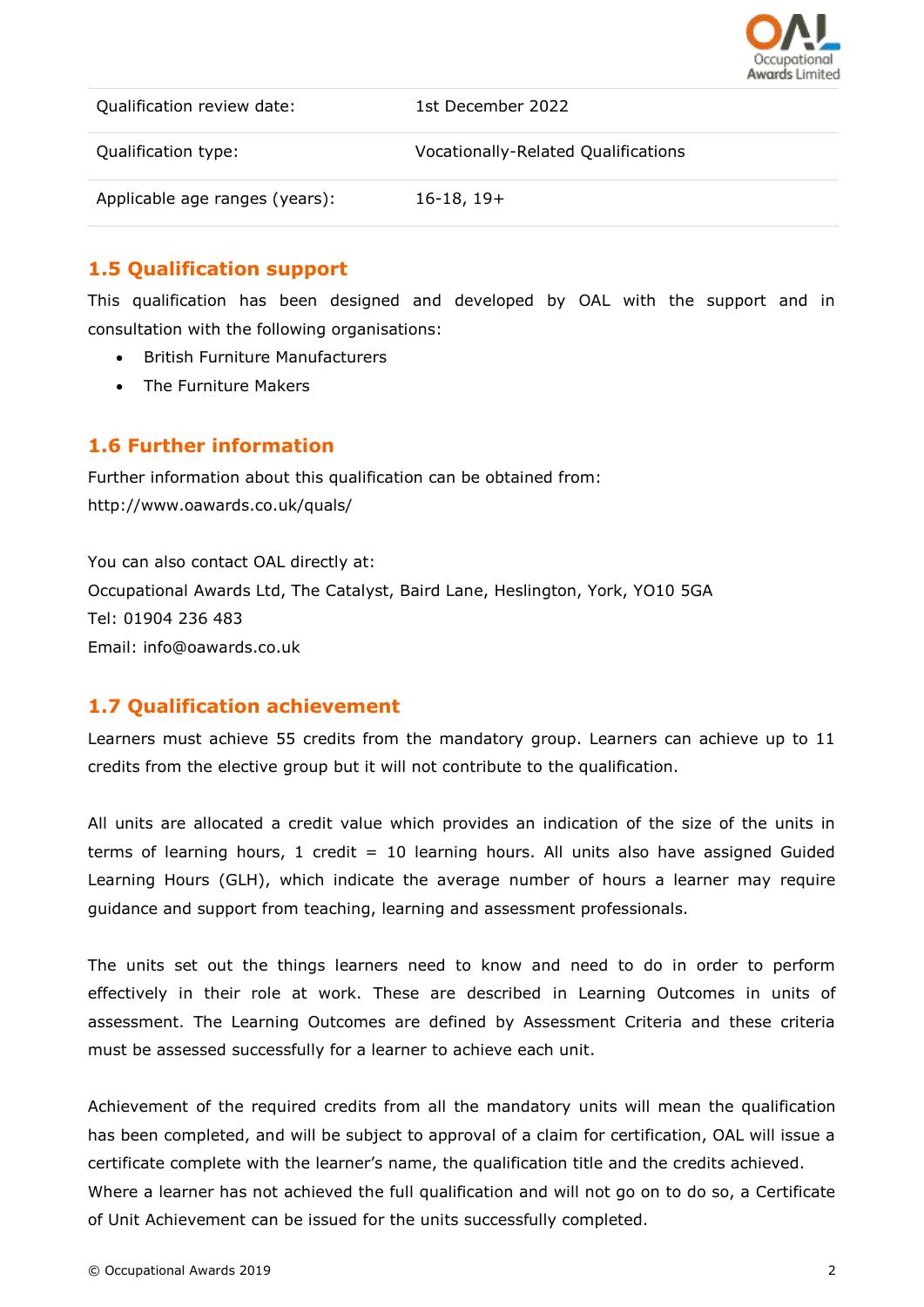

Centres must ensure they understand all qualification requirements prior to the registration of learners and prior to carrying out assessment of learners. Assessment of learners must not take place prior to the registration date of the learner with OAL. Centres must retain copies of learner's assessment records for at least three years after certification. Registration and certification fees may be subject to change. Centres should be fully aware of registration and certification end dates to ensure learners are not disadvantaged

### **1.8 Qualification structure**

|                        | Qualification title: OAL Level 2 Diploma In Furniture Making                                                                                                                 |   |                |                |            |
|------------------------|------------------------------------------------------------------------------------------------------------------------------------------------------------------------------|---|----------------|----------------|------------|
|                        | Qualification number (QN): 601/7733/0<br>Total Qualification Time (TQT) 550 hours                                                                                            |   |                |                |            |
|                        | Total qualification credits 55<br>Guided Learning Hours (GLH) 427                                                                                                            |   |                |                |            |
|                        | Learners must achieve 55 credits from the mandatory group. Learners can achieve up to 11<br>credits from the elective group but it will not contribute to the qualification. |   |                |                |            |
| <b>Mandatory Units</b> |                                                                                                                                                                              |   |                |                |            |
| <b>Number</b>          | <b>Title</b>                                                                                                                                                                 |   | Level          | Credit         | <b>GLH</b> |
| D/503/2151             | Health and Safety within furniture and furnishing<br>making environments                                                                                                     |   | $\overline{2}$ | 3              | 18         |
| H/503/2216             | Professional responsibilities in furniture and furnishing<br>making environments                                                                                             |   | $\overline{2}$ | 4              | 30         |
| R/503/2213             | Planning for career pathways in furniture and furnishing<br>industries                                                                                                       |   | $\overline{2}$ | 4              | 25         |
| T/503/2222             | Sustainability in the timber trade                                                                                                                                           |   | $\overline{2}$ | 3              | 12         |
| F/503/2174             | Timber technology in furniture making                                                                                                                                        |   | $\overline{2}$ | 6              | 50         |
| Y/503/2214             | Attaching doors, drawers and fittings in furniture<br>making                                                                                                                 |   | $\overline{2}$ | 3              | 20         |
| K/503/2220             | Technical drawings and workshop geometry                                                                                                                                     | K | $\overline{2}$ | $\overline{7}$ | 40         |
| Y/503/2214             | Attaching doors, drawers and fittings in furniture<br>making                                                                                                                 | K | $\overline{2}$ | 3              | 20         |
| A/503/2223             | Design processes in furniture making                                                                                                                                         | K | $\overline{2}$ | 4              | 22         |
| A/503/5140             | Furniture making by hand                                                                                                                                                     |   | $\overline{2}$ | 21             | 190        |
| <b>Elective Units</b>  |                                                                                                                                                                              |   |                |                |            |
| M/503/2221             | Furniture restoration                                                                                                                                                        | K | $\overline{2}$ | 8              | 55         |
| Y/503/2200             | Veneering methods in furniture making                                                                                                                                        | K | $\overline{2}$ | 3              | 22         |

Key to unit type